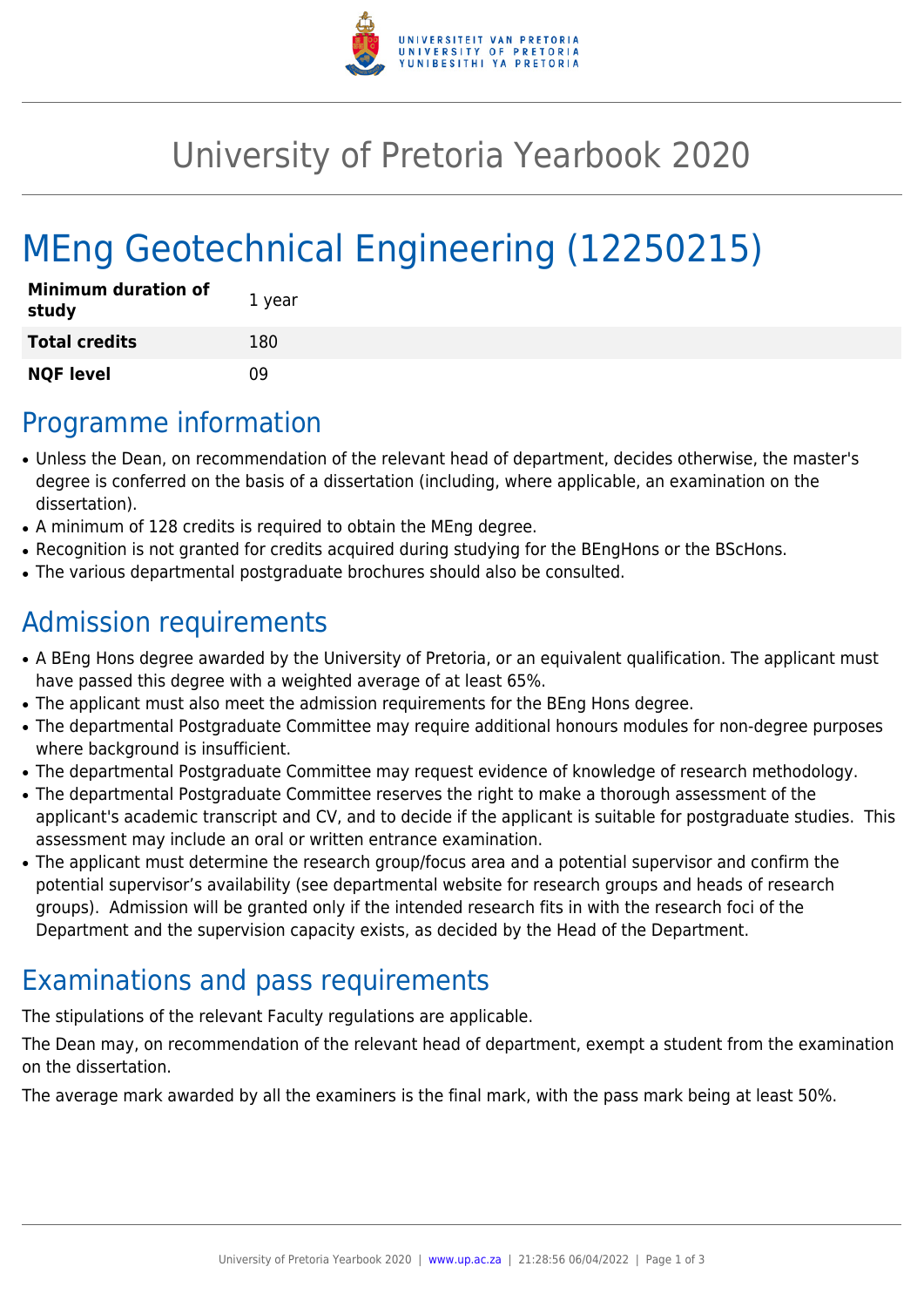

## Research information

A student must by means of a dissertation prove that he or she is capable of planning, instituting and executing a scientific investigation. Unless the Senate, on the recommendation of the supervisor, decides otherwise, a student, before or on submission of a dissertation, must submit proof issued by a recognised academic journal that an article was submitted, to the Head: Student Administration. The draft article should be based on the research that the student has conducted for the dissertation and be approved by the supervisor if the supervisor is not a co-author. The supervisor shall be responsible for ensuring that the paper is taken through all the processes of revision and resubmission, as may be necessary. Conferment of the degree may be made subject to compliance with the stipulations of this regulation.

#### Pass with distinction

A student passes with distinction if an average mark of at least 75% is obtained for the dissertation (and the examination on the dissertation, where applicable).